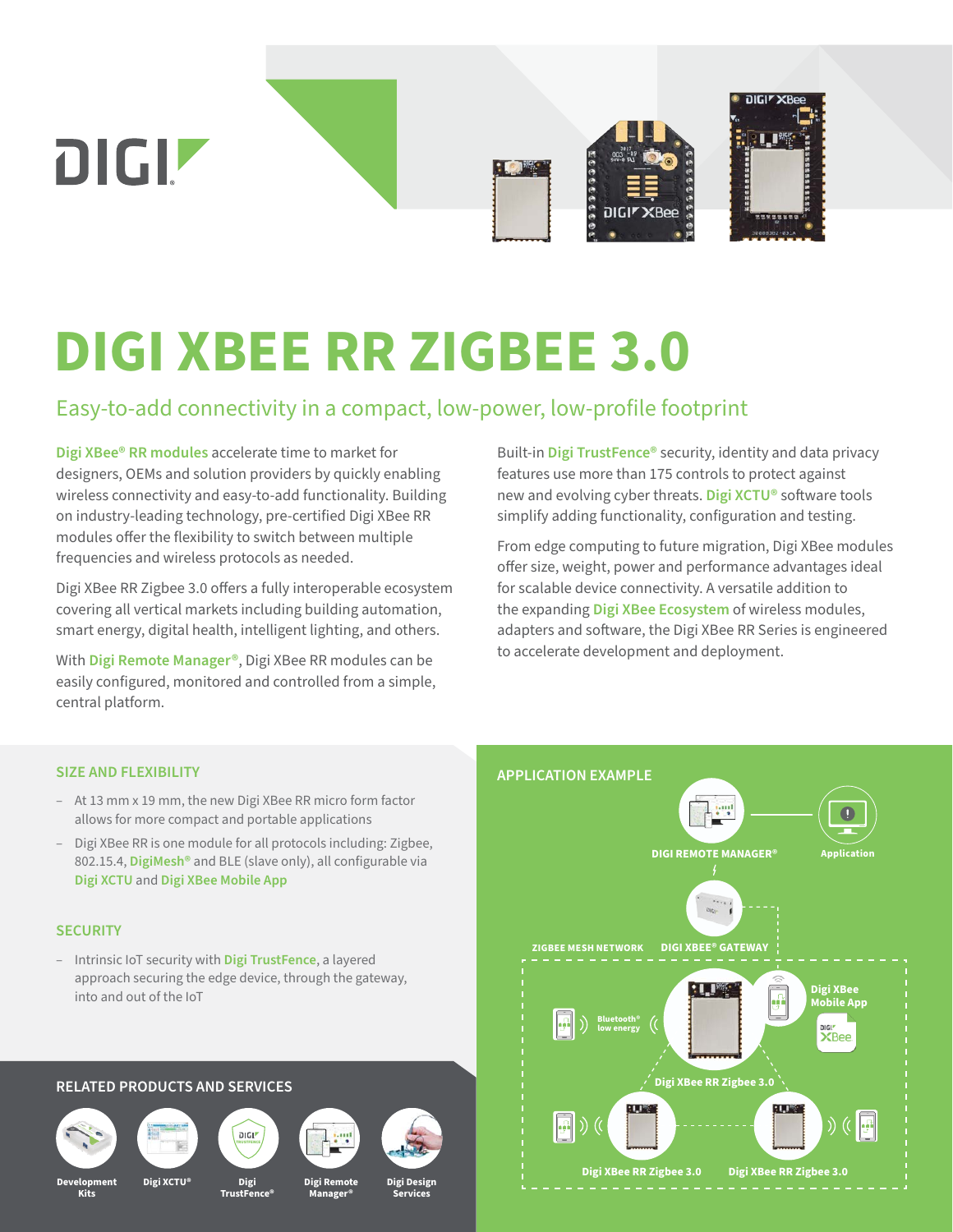| <b>SPECIFICATIONS</b>                            | Digi XBee <sup>®</sup> RR Zigbee 3.0                                                                                                                                                                             | Digi XBee® RR PRO Zigbee 3.0 |  |  |
|--------------------------------------------------|------------------------------------------------------------------------------------------------------------------------------------------------------------------------------------------------------------------|------------------------------|--|--|
| <b>ZIGBEE PERFORMANCE</b>                        |                                                                                                                                                                                                                  |                              |  |  |
| <b>TRANSCEIVER CHIPSET</b>                       | Silicon Labs EFR32MG SoC                                                                                                                                                                                         |                              |  |  |
| <b>DATA RATE</b>                                 | RF 250 Kbps, serial up to 1 Mbps                                                                                                                                                                                 |                              |  |  |
| <b>INDOOR/URBAN RANGE*</b>                       | Up to 60 m (200 ft)                                                                                                                                                                                              | Up to 90 m (300 ft)          |  |  |
| <b>OUTDOOR/RF LINE-OF-SIGHT</b><br><b>RANGE*</b> | Up to 1200 m (4000 ft)                                                                                                                                                                                           | Up to 3200 m (2 miles)       |  |  |
| <b>TRANSMIT POWER</b>                            | +8 dBm                                                                                                                                                                                                           | $+19$ dBm                    |  |  |
| <b>RECEIVER SENSITIVITY (1% PER)</b>             | -103 dBm Normal Mode                                                                                                                                                                                             |                              |  |  |
| <b>BLUETOOTH<sup>®</sup> PERFORMANCE</b>         |                                                                                                                                                                                                                  |                              |  |  |
| <b>TRANSCEIVER CHIPSET</b>                       | Silicon Labs EFR32MG SoC                                                                                                                                                                                         |                              |  |  |
| <b>BLE VERSION</b>                               | Supports BLE 4.2 (slave only) and capable of interoperating with BLE 5.0 devices that support 1M PHY.<br>Hardware is software upgradable to 5.0, but not yet enabled except payload extensions (future release). |                              |  |  |
| <b>MAXIMUM DATA RATE</b>                         | 1 Mbps                                                                                                                                                                                                           |                              |  |  |
| <b>INDOOR/URBAN RANGE*</b>                       | Up to 15 m (49 ft)                                                                                                                                                                                               |                              |  |  |
| <b>OUTDOOR/RF LINE-OF-SIGHT</b><br><b>RANGE*</b> | Up to 300 m (984 ft)                                                                                                                                                                                             |                              |  |  |
| <b>TRANSMIT POWER</b>                            | $+8$ dBm                                                                                                                                                                                                         |                              |  |  |
| <b>RECEIVER SENSITIVITY (1% PER)</b>             | -95 dBm normal mode                                                                                                                                                                                              |                              |  |  |
| <b>FEATURES</b>                                  |                                                                                                                                                                                                                  |                              |  |  |
| <b>SERIAL DATA INTERFACE</b>                     | UART, SPI, I <sup>2</sup> C                                                                                                                                                                                      |                              |  |  |
| <b>CONFIGURATION METHOD</b>                      | API or AT commands, local or over-the-air (OTA)                                                                                                                                                                  |                              |  |  |
| <b>FREQUENCY BAND</b>                            | ISM 2.4 GHz                                                                                                                                                                                                      |                              |  |  |
| <b>FORM FACTOR</b>                               | Micro, through-hole, surface mount                                                                                                                                                                               |                              |  |  |
| <b>INTERFERENCE IMMUNITY</b>                     | DSSS (Direct Sequence Spread Spectrum)                                                                                                                                                                           |                              |  |  |
| <b>ADC INPUTS</b>                                | (4) 10-bit ADC inputs                                                                                                                                                                                            |                              |  |  |
| <b>DIGITAL I/O</b>                               | 13                                                                                                                                                                                                               |                              |  |  |
| <b>ANTENNA OPTIONS</b>                           | Through-hole: PCB antenna, U.FL connector, RPSMA connector<br>SMT: RF pad, PCB antenna, or U.FL connector<br>Micro: U.FL antenna, RF pad, chip antenna                                                           |                              |  |  |
| <b>OPERATING TEMPERATURE</b>                     | -40° C to 85° C (-40° F to 185° F)                                                                                                                                                                               |                              |  |  |
| DIMENSIONS (L X W X H)                           | Through-hole: 2.438 x 2.761 cm (0.960 x 1.087 in)<br>SMT: 2.199 x 3.4 x 0.305 cm (0.866 x 1.33 x 0.120 in)<br>Micro: 13 x 19 x 2 mm (0.533 x 0.76 x 0.087 in)                                                    |                              |  |  |
| <b>MEMORY</b>                                    | 1 MB / 96 kB RAM                                                                                                                                                                                                 |                              |  |  |
| <b>NETWORKING AND SECURITY</b>                   |                                                                                                                                                                                                                  |                              |  |  |
| <b>PROTOCOL</b>                                  | Zigbee 3.0                                                                                                                                                                                                       |                              |  |  |
| <b>ENCRYPTION</b>                                | 128/256 bit AES                                                                                                                                                                                                  |                              |  |  |
| <b>RELIABLE PACKET DELIVERY</b>                  | Retries/acknowledgements                                                                                                                                                                                         |                              |  |  |
| <b>IDS</b>                                       | PAN ID and addresses, cluster IDs and endpoints (optional)                                                                                                                                                       |                              |  |  |
| <b>CHANNELS</b>                                  | 16 channels                                                                                                                                                                                                      |                              |  |  |
|                                                  |                                                                                                                                                                                                                  |                              |  |  |

\*Range figure estimates are based on free-air terrain with limited sources of interference. Actual range will vary based on transmitting power, orientation of transmitter and receiver, height of transmitting antenna, height of receiving antenna, weather conditions, interference sources in the area, and terrain between receiver and transmitter, including indoor and outdoor structures such as walls, trees, buildings, hills, and mountains.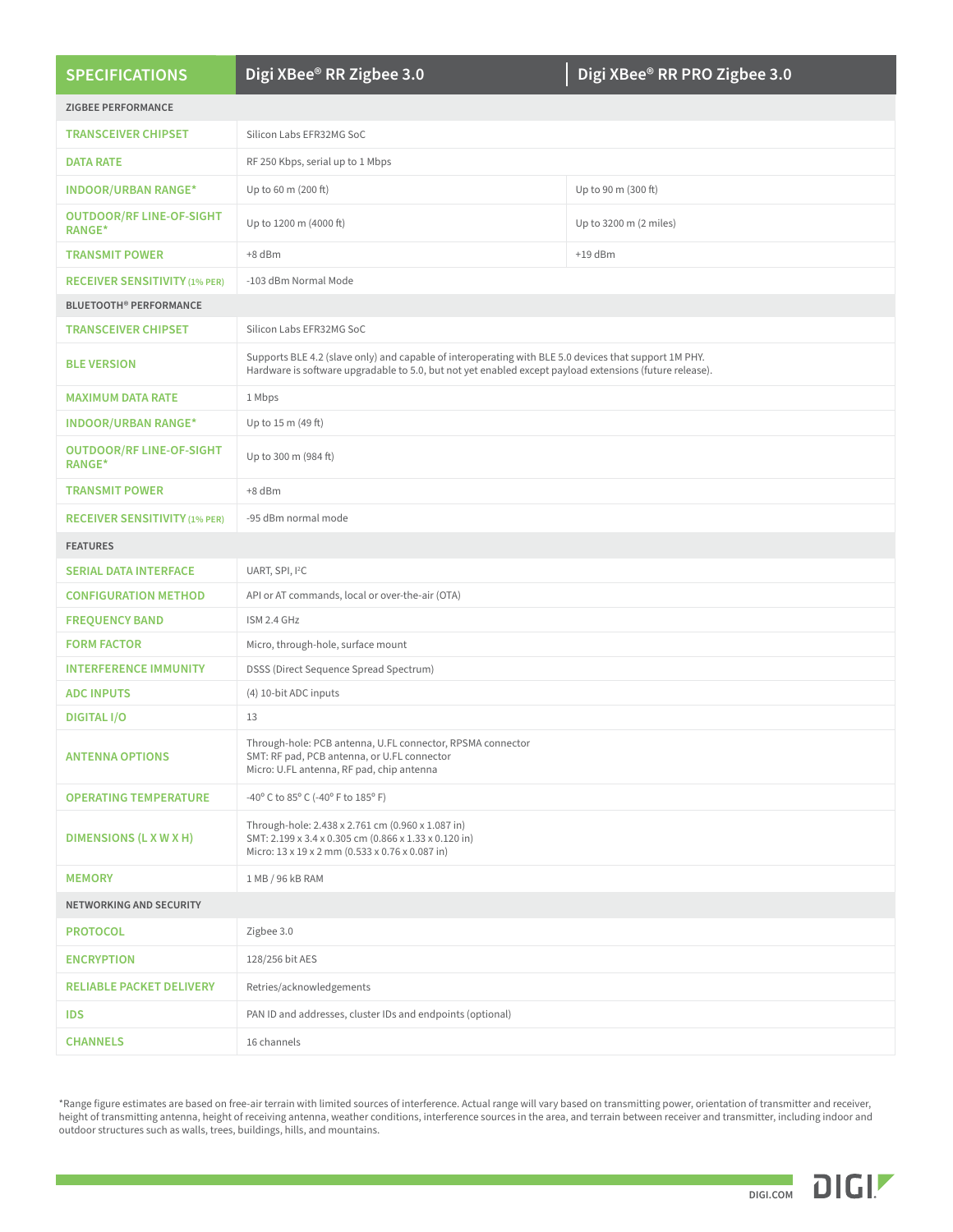| <b>SPECIFICATIONS</b>       | Digi XBee <sup>®</sup> RR Zigbee 3.0 | Digi XBee <sup>®</sup> RR PRO Zigbee 3.0 |
|-----------------------------|--------------------------------------|------------------------------------------|
| <b>POWER REQUIREMENTS</b>   |                                      |                                          |
| <b>SUPPLY VOLTAGE</b>       | 1.72 to 3.8 V                        |                                          |
| <b>TRANSMIT CURRENT</b>     | 30 mA @ 8 dBm                        | 195 mA @ 19 dBm                          |
| <b>RECEIVE CURRENT</b>      | $14.5 \text{ mA}$                    |                                          |
| <b>POWER-DOWN CURRENT</b>   | 8 micro Amps @ 25° C (77° F)         |                                          |
| <b>REGULATORY APPROVALS</b> |                                      |                                          |
| FCC, IC (NORTH AMERICA)     | Yes                                  | Yes                                      |
| <b>ETSI (EUROPE)</b>        | Yes                                  | No                                       |

#### **PRODUCT DIMENSIONS**





**DIGIT XB** 

**LI** 

**ACTUAL SIZE**





 $\bar{1}$